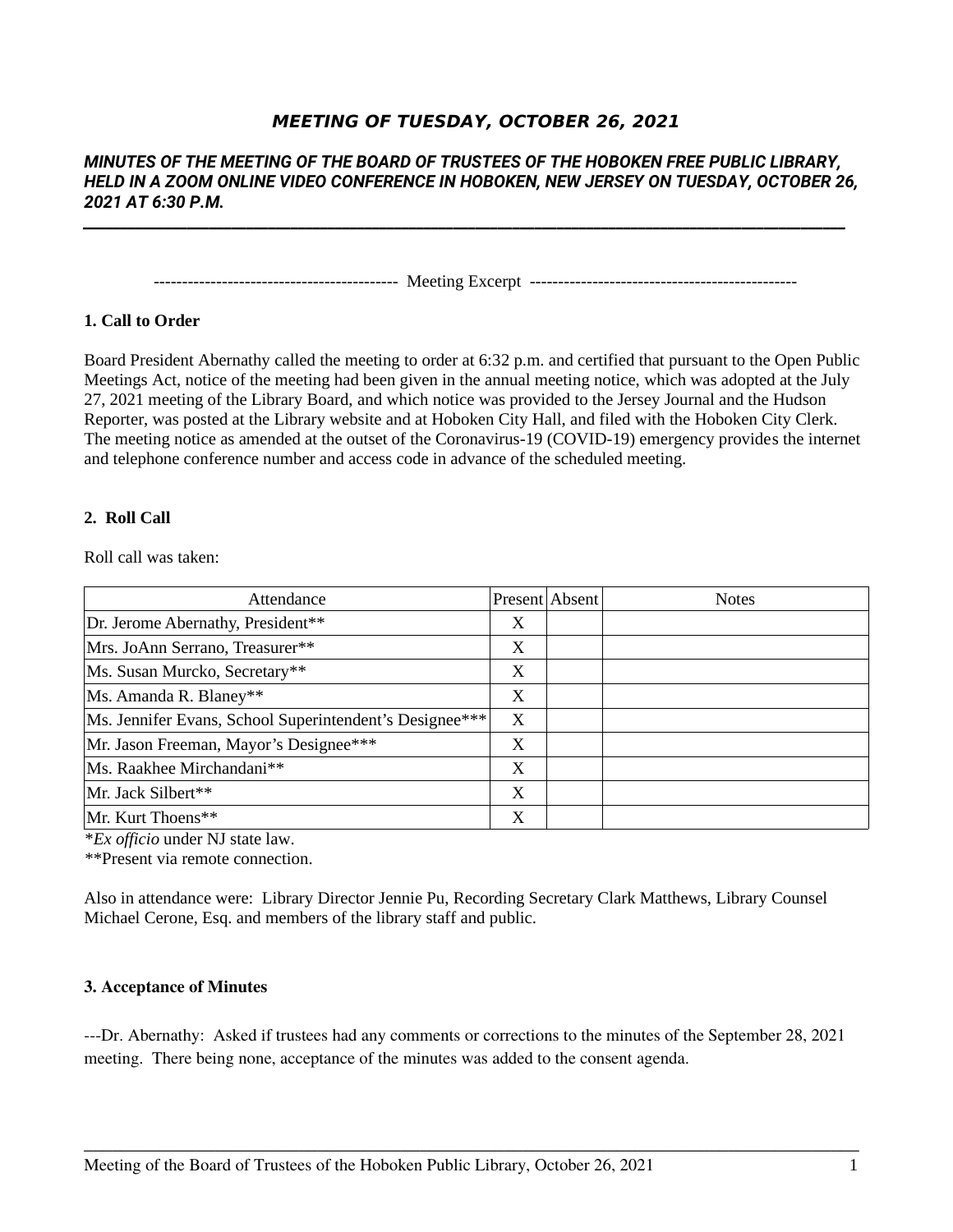# **4. Public Comments**

---Dr. Abernathy: Invited comments from the public. There were none.

# **5. Director's Report**

---Ms. Pu: Highlighted several items from the Director's Report: This month the Director's Report has a new format, with new a template and bullet points. The fall "Pumpkins and Pages" Reading Festival was a success, with over 1,000 people attending and a visit by Hoboken mayor Bhalla; she expressed special thanks to Grace Church for their help with the festival. Work on the new HVAC continued, with construction materials deliveries sometimes going directly through the third-floor windows via crane, as shown in the report. A permanent Maker Space is now planned for the third floor, with a board action item (BAI) for additional design and administration services by architects Clarke Caton Hintz (CCH). She spoke as a participant in the Library Journal's panel last week. Department heads have submitted their 2022 budgets so the budgeting process can start next month. Youth services dropped off in September due to the start of school, but circulation and tech lending saw a big increase. Three successful events were run by marketing: the "Pumpkins and Pages" Library Festival, Library Card signup month, and a booth at the Hoboken Arts and Music Festival. Storytime in the Park programs are continuing, with up to 80 attendees recently. Metrics for the library website and newsletter are both exceeding industry averages. She thanked Mayor Bhalla for his role in the Library Festival.

---Ms. Mirchandani: Said she appreciated the new format of the board package.

#### **6. Committee Reports, Including Finance Committee and Payment of Bills**

---Mr. Chapka: Reported for the Buildings and Grounds Committee: There were no major incidents with the recent heavy rains and Facilities Manager Raul Sanguinetti was on top of the situation.

---Dr. Abernathy: Asked if there was any water intrusion in the building. There was none; extra precautions were taken but they were not needed.

---Mr. Chapka: Continued: Before the board is a change order for \$52,637.00 from contractor AbateTech for the additional asbestos abatement work. The third floor ceiling has been strengthened and HVAC installation is going forward; the temporary heating has been installed and is working well so far, with adequate heat. The rear stairwell was secured, jacked up and joined to the wall with a steel plate. Scaffolding is going up as the work continues. He was preparing a BAI for reusing the pocket doors that were uncovered but the architect and general contractor are still working on an estimate, so that will be for next month's meeting.

---Ms. Murcko: Asked if there were any updates on the water intrusion from hurricane Ida. There was no physical damage, just man-hours of cleanup.

\_\_\_\_\_\_\_\_\_\_\_\_\_\_\_\_\_\_\_\_\_\_\_\_\_\_\_\_\_\_\_\_\_\_\_\_\_\_\_\_\_\_\_\_\_\_\_\_\_\_\_\_\_\_\_\_\_\_\_\_\_\_\_\_\_\_\_\_\_\_\_\_\_\_\_\_\_\_\_\_\_\_\_

---Dr. Abernathy: Asked if the source of the water was located. No, it is not known.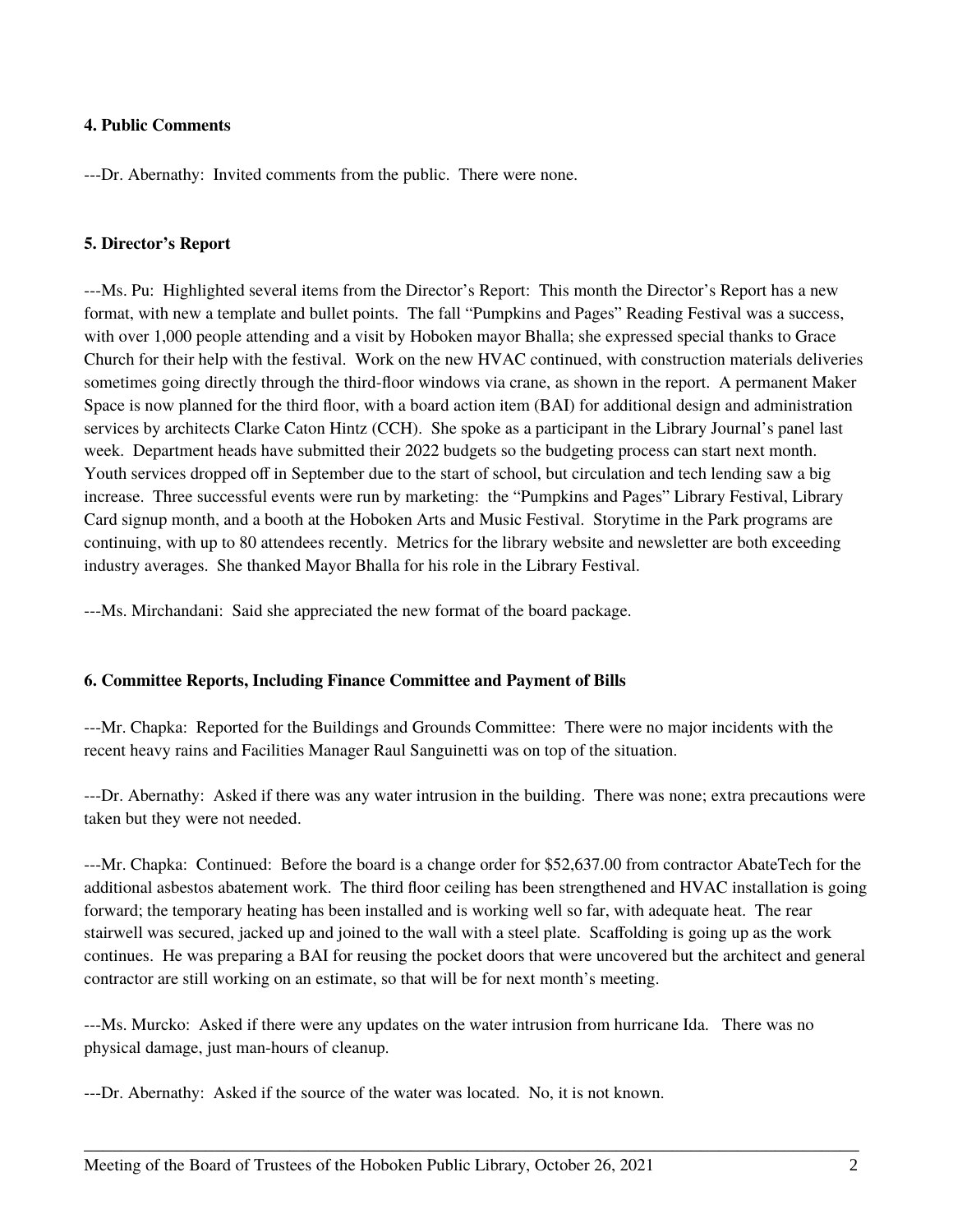---Dr. Abernathy: Asked about the change order for adding a dedicated Makerspace to the third floor.

---Ms. Pu: Explained how the library was among the very first to offer a Makerspace program; CCH went ahead with their redesign of the former staff break room into a Makerspace room and the change order reflects CCH's fees for the redesign. The idea is to make Makerspace available to patrons now because it has become extremely popular; second floor renovation plans also include a Makerspace, but that renovation might be years away.

---Mrs. Serrano: Reported for the Budget and Finance Committee: There is no report this month. She described the financial matters before the board for approval: 1.) in Part A, to pay from the capital improvement Construction Account at Bayonne Community Bank (BCB) checks no. 356-357 totaling \$388,589.97; 2.) in Part A, to pay library operating expenses with checks no. 9598-9651 totaling \$145,296.80 and to pay via PayPal \$42.48 to Namecheap, Inc.; 3) in Part B, to pay expenses for library materials with checks no. 9652-9660 totaling \$25,881.12.

---Mrs. Serrano: Noted that the operating expenses include flood insurance premiums for one year. She asked if there were any questions about the bills. There being none, approval of the Part A bills was added to the consent agenda.

---Mrs. Serrano: Moved the board approve paying the Part B bills for library materials.

---Mr. Freeman: Seconded.

| Trustee         | Yes | No | Recused | Abstain |
|-----------------|-----|----|---------|---------|
| Ms. Blaney      | Х   |    |         |         |
| Ms. Evans       | X   |    |         |         |
| Mr. Freeman     | X   |    |         |         |
| Ms. Mirchandani | X   |    |         |         |
| Ms. Murcko      |     |    | X       |         |
| Mrs. Serrano    | X   |    |         |         |
| Mr. Silbert     | X   |    |         |         |
| Mr. Thoens      | Х   |    |         |         |
| Dr. Abernathy   | X   |    |         |         |

---Adopted by roll call vote as follows: YEAS: 8 NAYS: 0 RECUSED: 1 ABSTAIN: 0

---Ms. Pu: Described the resolution before the trustees that is needed to start the process of obtaining funds from the New Jersey Historic Trust (NJHT) grant for renovations; it will involve steps like creating signage for the library crediting NJHT for funding; the marketing team has already designed the required signage. The resolution was added to the meeting consent agenda for board approval.

\_\_\_\_\_\_\_\_\_\_\_\_\_\_\_\_\_\_\_\_\_\_\_\_\_\_\_\_\_\_\_\_\_\_\_\_\_\_\_\_\_\_\_\_\_\_\_\_\_\_\_\_\_\_\_\_\_\_\_\_\_\_\_\_\_\_\_\_\_\_\_\_\_\_\_\_\_\_\_\_\_\_\_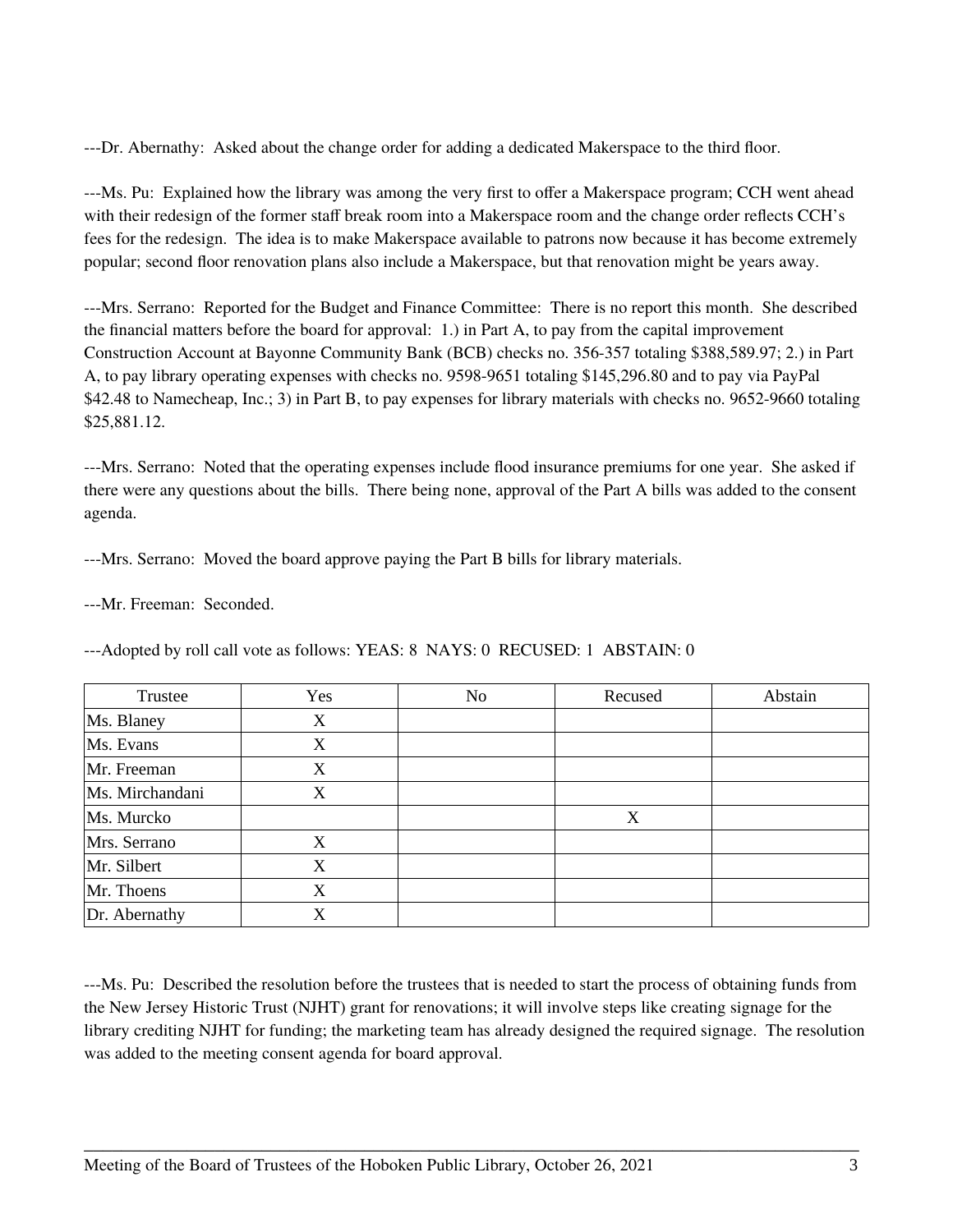---Ms. Murcko: Reported for the Personnel and Policy Committee: The committee met and discussed scheduling a board retreat, as well as scheduling a speaker from the non-profit Every Library to discuss funding, bonding, networking with local and state officials, and other issues.

---Dr. Abernathy: Added that Every Library is the only library superPAC in the country and they have helped libraries with a range of issues including referendums, municipal and government relationships and funding, and they have case studies and experience that will benefit library fundraising and planning.

---Ms. Pu: Regarding the library's Covid-19 mask policy, she proposed extending it through January 31, 2022. The proposal was added to the consent agenda.

# **7. Executive Session**

---Dr. Abernathy: Asked for a motion to enter executive session to discuss personnel matters.

---Mrs. Serrano So moved.

---Ms. Murcko: Seconded.

---Adopted by voice vote as follows: YEAS: 9 NAYS: 0 RECUSED: 0 ABSTAIN: 0

The board entered executive session at 7:08 p.m. and returned to open session at 7:39 p.m.

---Mr. Freeman: Left the meeting during the executive session.

---Dr. Abernathy: Summarized the executive session: discussed personnel matters were discussed and no board votes or actions were taken.

# **8. President's Report**

---Dr. Abernathy: There was no report this month.

# **9. Library Foundation Report and Friends of the Library (FOTL)**

---Mrs. Serrano: Reported for the Library Foundation: There will be a meeting of the Library Foundation board later tonight to plan for the 2021 Annual Appeal.

\_\_\_\_\_\_\_\_\_\_\_\_\_\_\_\_\_\_\_\_\_\_\_\_\_\_\_\_\_\_\_\_\_\_\_\_\_\_\_\_\_\_\_\_\_\_\_\_\_\_\_\_\_\_\_\_\_\_\_\_\_\_\_\_\_\_\_\_\_\_\_\_\_\_\_\_\_\_\_\_\_\_\_

# **10. Old Business**